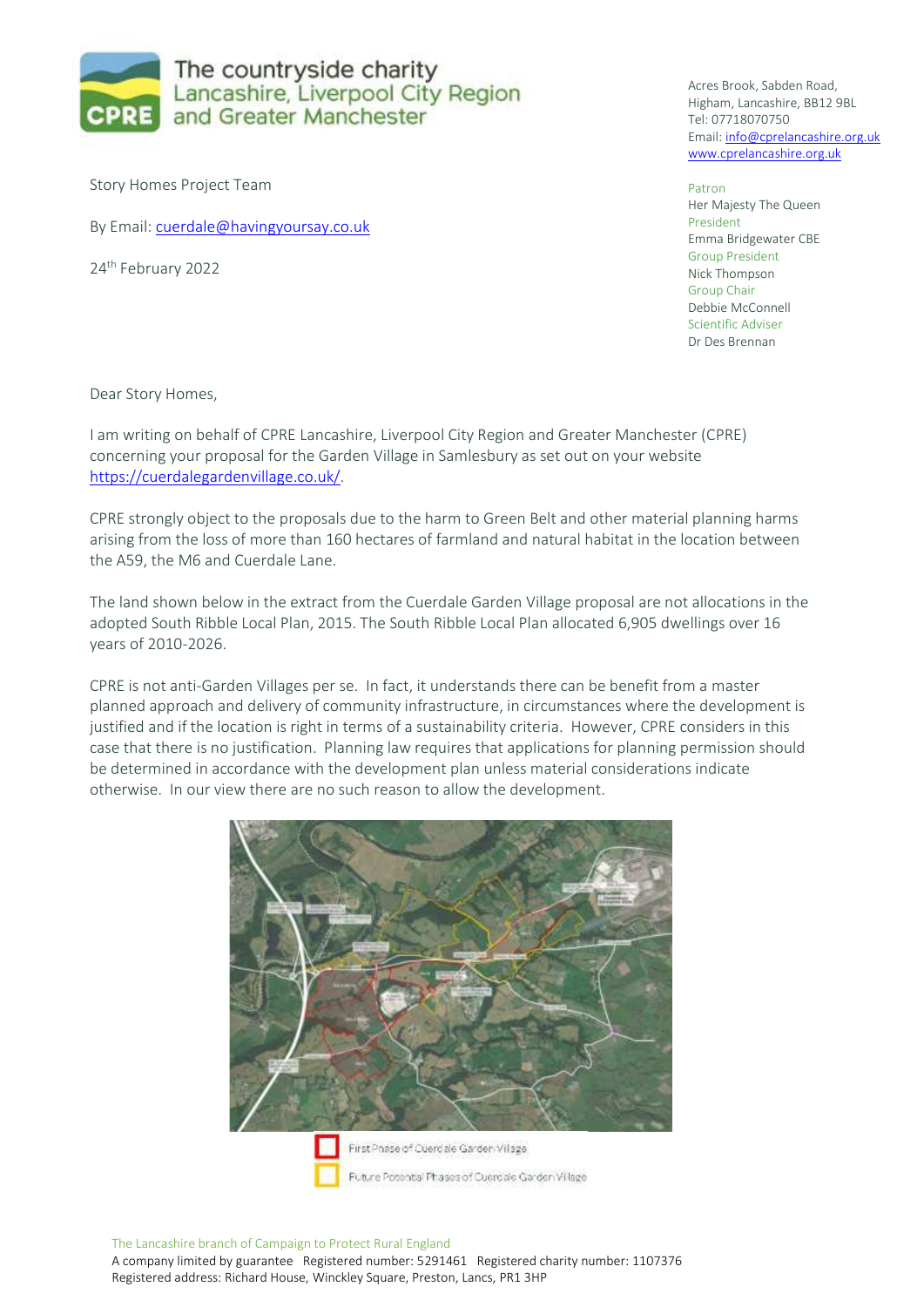CPRE considers that the local plan should be delivered and the focus on reusing the significant brownfield resources that exist in the main settlements of Central Lancashire and neighbouring areas such as Preston and Blackburn should be maintained in advance of development of a Garden Village.

The Local Plan Policy D3 sets out that outside of the defined settlements and sites for housing, a new dwelling will only be permitted if it allows rural workers in forestry, farm, or other rural employment to live at or in the vicinity of their place of work. The Garden Village has no clearly established functional need, nor is the impact on the landscape minimised. In fact, it would remove agricultural land. There is no evidence that absence of this development would cause loss of crops, or rural employment to any sites used as evidence.

CPRE considers that there are significant negative impacts arising from Phase 1 and this must be considered in the round with the further phases with the cumulative impacts thoroughly considered.

### Green Belt

The entirety of the site lies within the Green Belt, and the development is inappropriate in a definitional and spatial sense. Frankly, it is absurd to state the development of the site will not undermine the strategic function of the Green Belt, which is of national significance. There would be significant harm to the Green Belt purpose with three if not four functions harmed. The land would lead to unrestricted sprawl and given the future phases intended are not constrained and there would be risk of further extension through speculative applications such as this. There is also a high level of countryside encroachment.

CPRE is aware that Story Homes has progressed proposals in Green Belt land elsewhere in Lancashire that have been judged to pose a negative planning balance and have consequently not been successful at being granted approval.

An extensive network of pedestrian / cycle routes should be promoted irrespective of built development as people enjoy health and well-being benefits from exercising in green areas and enjoy rural views.

### Housing Need

When considering the Department for Levelling up, Housing and Communities 2021 Housing Delivery Test data the Central Lancashire authorities together delivered 5,233 dwellings over the past three years (2018-19, 2019-20 and 2020-21) against a requirement of 1,665 dwellings (South Ribble performed at 243%, Chorley 141%, and Preston 393%) equal to 314%. This over performance cannot be disputed. What is more the housing requirement for the past three years was based on out-of-date Office of National Statistic 2014 data which implies a high growth trend. ONS population data for 2016, 2018 and 2020 shows that such high growth planned did not materialise, nor is it likely to do so in the future. All areas of the North West, and the rest of the country, are simultaneously planning for growth. There is no source for the population identified as the Government has no policy to increase international immigration in fact it pushed for Brexit to do the opposite. The new housing is simply not necessary or justifiable to release Green Belt.

### Affordable Housing

CPRE is aware of affordable housing shortages in rural areas as wages have not kept pace with property value increases. The proposals must reflect what is in the Strategic Market Housing Assessment for Central Lancashire.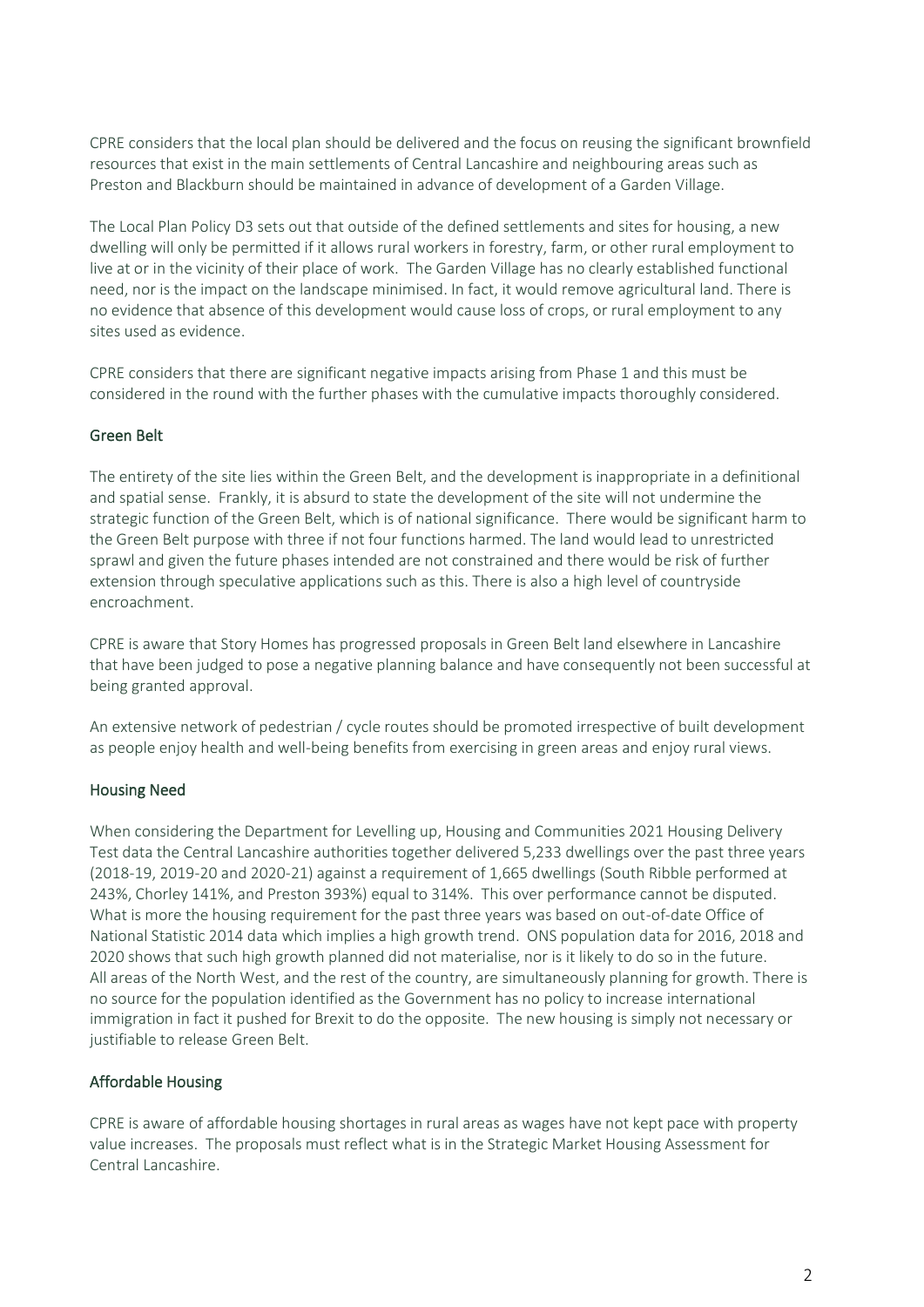CPRE would in any case recommend that for such a large 1,300 dwelling development proposal to set out the scale of affordable contribution at the outline stage, including the Housing mix and type. Not all employees would be paid enough be able to access market value housing and for the purpose of responding to balanced communities this issue should be set out at an earlier rather than later stage. CPRE notes a development of such scale would as a minimum require one if not two local centres, leisure facilities and a secondary and a primary school to cater for the additional demand and to ensure a sustainable development in the long term.

### Economic need

CPRE notes the proximity of the proposed Cuerdale Garden Village will respond to the growth opportunities provided by the Samlesbury Enterprise Zone. The proposal includes 164,000 sq m of speculative commercial and employment uses (General Industry (B2), Storage and Distribution (B8). The need for the employment development should be more clearly justified given it involves Green Belt release. There needs to be clear evidence that there is no alternative land.

The Brownfield Registers for the authorities of Central Lancashire show clearly that there are other suitable locations to accommodate the employment use nearer to established urban areas rather than in the countryside.

CPRE champions the value and role of the rural economy and the need to retain farmland for jobs and future food security. We cannot import all our food, and future generations need land to grow food on. Our concern is heightened in scale by the fact this is only the first phase of a much larger undertaking, threatening Green Belt to a very significant extent, which is a nationally important designation and there are other material considerations and harms, which I will set out below.

A clearer understanding of the spatial distribution of BAE Systems existing work force would help better understand where people travel to work from as it is likely the new houses would not be ring-fenced to local jobs and therefore commuting would in reality occur from external geographies such as the Greater Manchester and Liverpool City Region areas. More information would help to persuade CPRE that there is a justification for the development.

Similarly, CPRE queries the assumptions underpinning the infographic for socio-economic benefits, leading to overclaiming construction, operation stage and overall gross value added benefits, as the situation is rather different due to ongoing economic uncertainty. Council Tax contributions ought to be kept out of the weighing of benefits as it could have the effect of 'buying' the Council's grant of approval, which would be a clear conflict of interest. CPRE wants all of Lancashire to prosper, but this should be through strategic local plan making and not on an ad hoc basis. The proposal would undermine the Central Lancashire local plan process and that of neighbouring authorities.

### Net Zero

CPRE understands that Story Homes proposes latest sustainable technologies to enable a carbon neutral development in terms of building design but developing sites in rural places at a distance from urban centres has the result of inducing car journeys and leads to more car dependence. Relying on electric vehicles is not satisfactory as currently there is not enough infrastructure, and the cost of vehicles is prohibitive.

CPRE notes the A59 is served by some bus services, but whether there are adequate frequency to enable work patterns and access to schools and other essential services is a moot point. CPRE is supportive of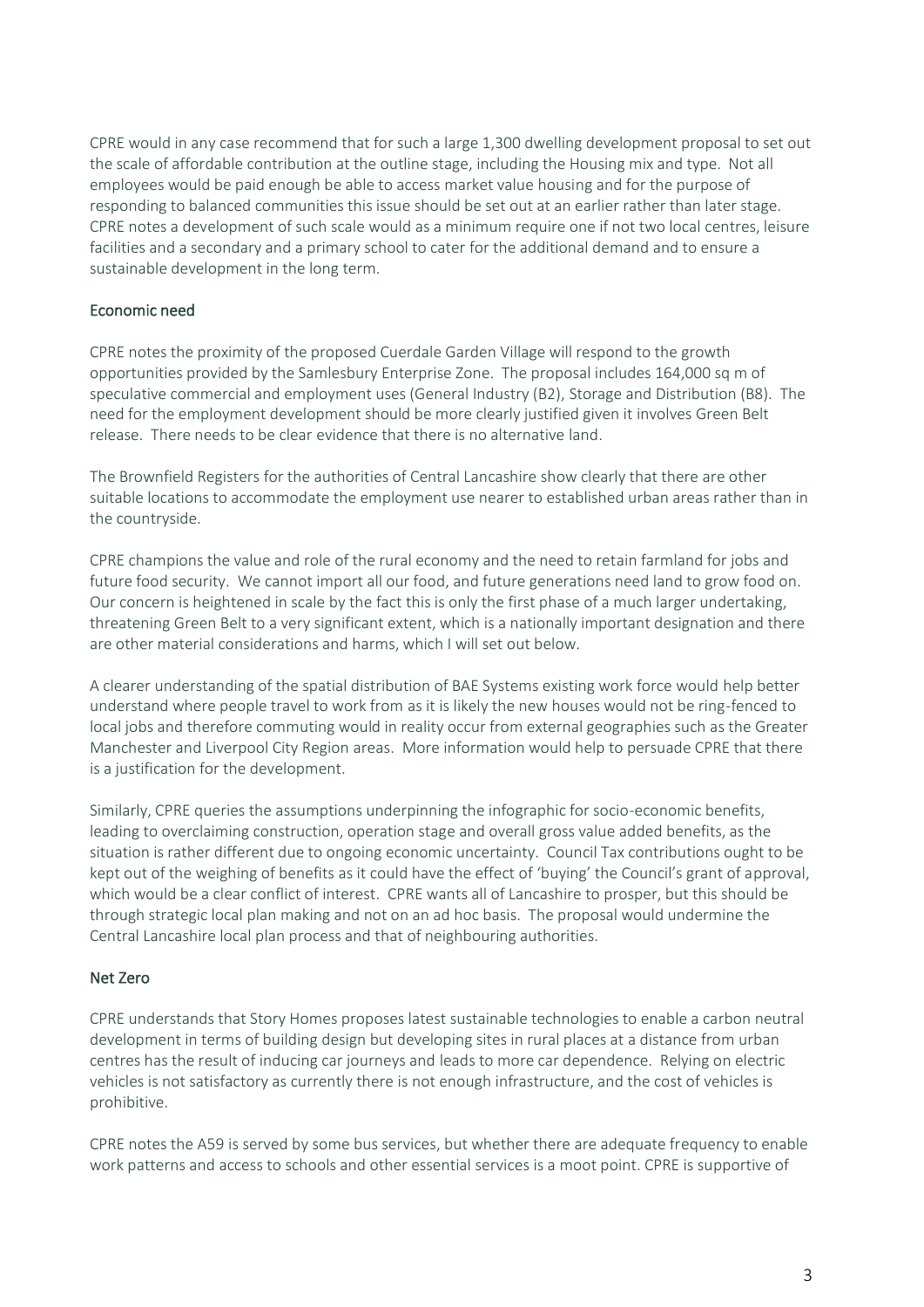more walking and cycling being designed into needed new development, and would welcome more public rights of way. Although a park and ride facility could support more sustainable travel, the physical impact of 500 parking spaces would harm the rural landscape character as a permanent built incursion into an area of current green fields.

# Ecology

CPRE is pleased to learn existing woodland such as Walmsley Fold Wood and Huntley Wood will be retained, however is not persuaded at this stage that the development of the land for housing, employment and other land uses will lead to enhanced green infrastructure, sustainability and environmental benefits at the scale suggested. The land performs important ecosystems services with diverse wildlife corridors, habitat and green links that should be protected in the future. CPRE would wish to see more tree and hedgerow planting to help deliver climate emergency and nature recovery action.

The proposal does not support the South Ribble Local Plan Policy G7, Green Infrastructure as alternative facilities of a similar nature have not been proposed elsewhere for the community to access, and the site would detrimentally affect the nature conservation on the site. The Parish Plan (2021) also shows the interest the community is taking in this biodiverse area, including the forming of farming groups, a civic society, tree planting, and the regular recording over the last 20 years of biological records. These records are present on the National Biodiversity Network (NBN) and Magic Map. The NBN atlas, the hub of biological records in the UK, has records on the proposed sites of birds, amphibians, mammals, and plants, some of which are protected, such as Great Crested Newts. Others are facing national declines, such as the Common Toad. Defra's Magic Map also notes the Great Crested Newt records across the site.

The NBN atlas shows mammal recordings of bats, roe deer, otters, foxes, and moles on the site. Above all, the site is littered with regular recordings of diverse species of birds, particularly species of national concern. These recordings are across the last 20 years and are from resident BTO recorders, LERN recorders, and from the Bird Conservation Targeting Project. They include Cetti's Warbler, Little Egrets, Water Rails, Marsh Harrier, Avocet, Willow Tit, Little Tern, Lesser Spotted Woodpecker. These birds, many of which have faced critical national decline, have been spotted on these proposed sites repeatedly, over the last 20 years. This does not just show a variety of birds, but a level of biodiversity that is of national significance. Since 1970, the farmland bird Grey Partridge has declined by over 90%; the woodland birds of Lesser Spotted Woodpecker and and Willow Tit have declined more than 80%; while upland birds Curlew and Common Sandpiper declined by more than 50% (BTO, 2022). All these birds have been recorded on the proposed site, on several occasions, across the last 20 years.

Defra's Magic Map corroborates this data: the site is covered by Priority Species Areas for Curlew, Tree Sparrow, Grey Partridge, Lapwing, and Redshank. Defra's Magic Map also labels the site a Farmland Bird Indicator area, due to the consistent sightings of certain farmland birds which are a sign of valuable biodiversity. In addition, Defra's Magic Map shows part of the site is covered by a National Habitat Network Expansion Zone.

Lancashire Wildlife Trust and other environmental organisations should be engaged in the Environmental Impact Assessment (EIA) Scoping Opinion to help better understand environmental issues when evaluating the potential environmental impact of the scheme. The Environmental Statement (ES) should be validated by a third party who does not have a conflict of interest in the land value uplift or council tax revenue should the land be granted planning permission. It is important to make sure the baseline is accurately recorded at the early stage and its value not underplayed. The future impacts must also not be exaggerated. There has been degradation of our environment for decades and nature must be more highly valued and recovered to avoid continuing species collapse.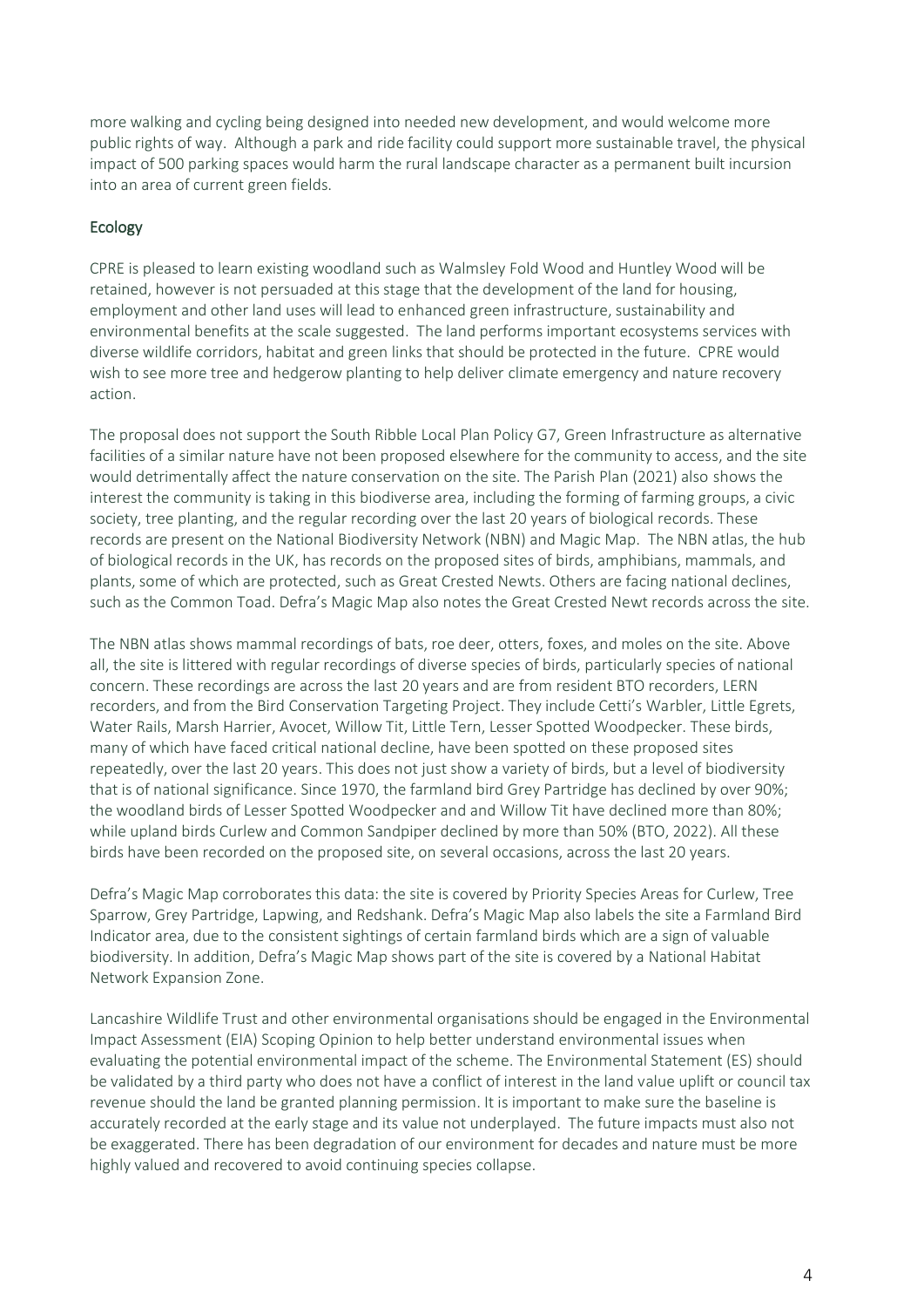### Landscape and Visual Impacts

The effects of such a major development and the prominence of the large site should be fully considered. CPRE has long campaigned for South Ribble's countryside to be protected and enhanced as new development is planned. The area is rural, and the Garden Village would have an urbanising effect to a very large magnitude on a permanent basis. A lot of vehicle traffic will be induced with noise and visual disturbance.

The visual impacts to existing public rights of way such as the Guild Wheel Route would be harmful.

### Flood risk

The consequence of hard landscaping and development on the local flood risk would need to be properly assessed to ensure that run off and natural capital value of greenfields enabling water to soak away more slowly. The Ribble Rivers Trust should be consulted and the Wildlife Trust due to the Brockholes Nature Reserve being impacted.

#### Economic Benefits

CPRE is not persuaded by the level of socio-economic benefits claimed by the developer:

- The range is focused at the more affluent executive and larger family housing, and this does not reflect needs as set out in the housing evidence base of the local plan.
- There are employment opportunities claimed but CPRE is concerned at the growth assumptions of the evidence base in light of economic uncertainties arising from Brexit and Covid.
- The additional local expenditure as residents move to the area should be focused in existing urban areas and in line with site allocations identified in the local plan.
- Development decisions should not be incentivised by additional council tax payments this is a clear conflict of interest.

### Lack of local amenities

The sites within the proposal are in the Samlesbury and Cuerdale parish. This parish has no GP surgery, dental surgery, railway station, library, high school, or supermarkets. It has one grocery store at Huntley's and a lack of newsagents. It has one primary school. The Esso garage, the only petrol station, has no mention on its site of an electric vehicle charging point.

The proposal does not offer sufficient coverage to compensate for the absence of all of these amenities. This proposed garden village is of a high scale that would add pressure to the GP surgeries, single primary school, and the high school in Walton Le Dale.

The main roads running along these proposed sites are A59 and A677, both fast roads. These are not safe routes for cycling or walking, ruling out these sustainable commuting options.

The Stagecoach number 59 bus runs from Preston to Blackburn along the A59. The bus stops at Tickled Trout, requiring residents to walk the A59 and traverse the motorway junction to access the bus route – this is not safe. The alternative bus, the 280 Preston – Clitheroe – Skipton bus, would require residents to walk to the next village Mellor, and access a route which is once an hour – inadequate provision.

The current bus, cycling, pedestrian, and electric vehicle provisions are not suitable to make it viable for the residents of this proposed Garden Village to commute anywhere in a sustainable way. It would add